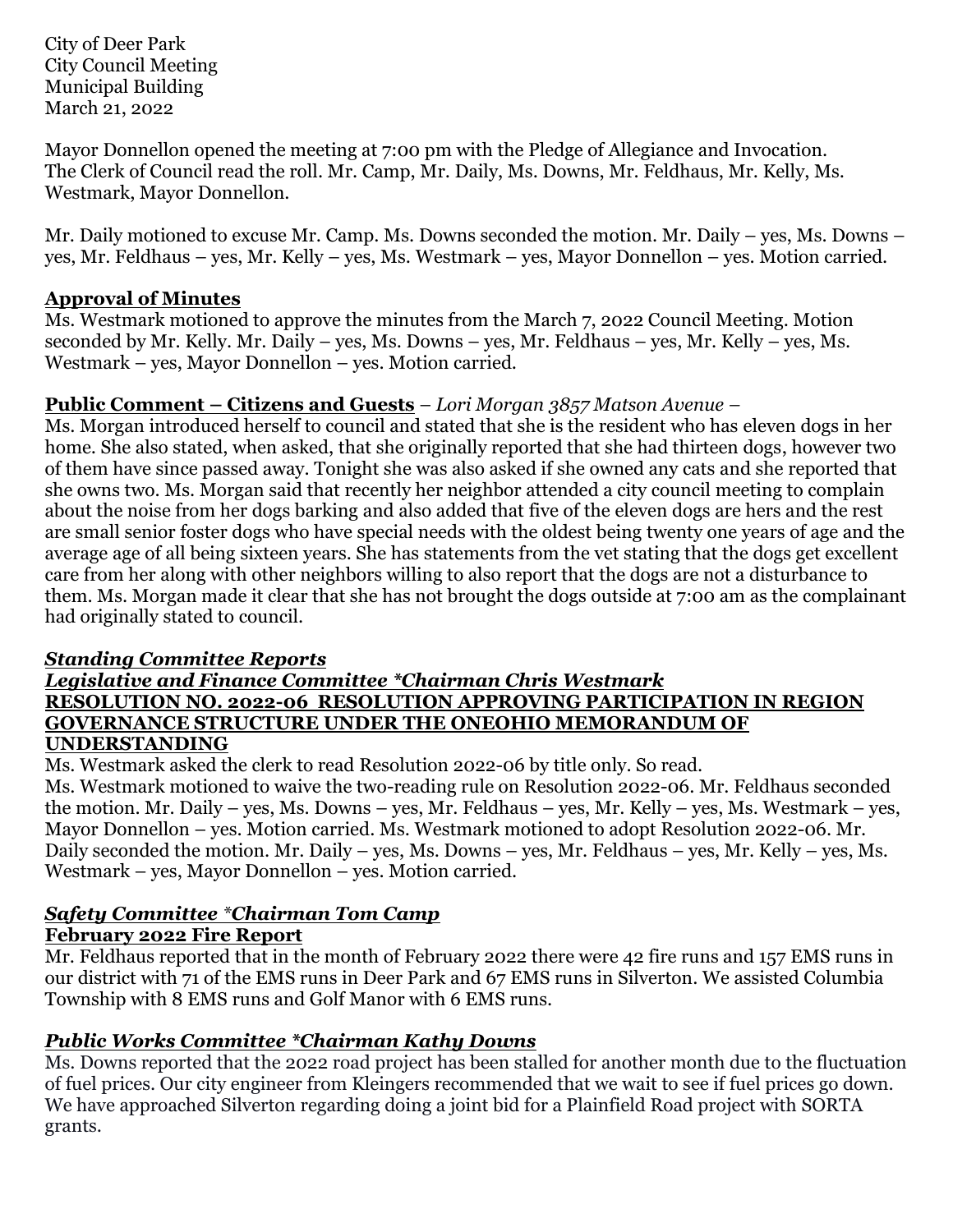# *Park Board Committee \*Chairman Mark Feldhaus*

Mr. Feldhaus announced that the Easter Egg Hunt will take place on April 9, 2022 at 11:00 am. The Armchair Races are scheduled for April 23 in the Community Center at 7:00 pm. The Park Board has a meeting scheduled for Thursday March 24.

# **Correspondence (Clerk of Council) & Miscellaneous** - None

# **Old Business**

# **Charter Discussion**

Ms. Westmark brought up the issues that need to be changed in the charter. The following discrepancies, whether changed or missed from the original were noted:

- Having 7 electors was changed to 6 plus the Mayor, which could result in a tie if someone is absent, and there would be no way to resolve.
- 5 members needed to pass an Ordinance as an emergency.
- Mayor should not be able to vote and have veto power.
- Whether or not the City Solicitor should be appointed by Council or by the City Manager.
- Park Board members would have to live or work/own a business in Deer Park.
- Mayor having powers to appoint a magistrate for Mayor's Court.

Mr. Pacheco provided guidance on what council can propose to change. Mr. Kelly stated that we should have as little of changes while still having a full functioning government. This must be filed by August 2022, so we do have some time to re visit this topic at future meetings.

#### **New Business**

# *Council Member Monthly Events*

Mr. Kelly announced that the planned first session of "The Council Informational Session" will be Monday April 11, 2022 at 7:00 pm. Council members who can attend will greet residents and talk to them about the city and their ideas and concerns.

# **Reports from Other City Officials**

**Solicitor –** Mr. Pacheco announced that we need to have an executive session towards the end of the meeting this evening to discuss imminent litigation. Mr. Pacheco also thanked council for the birthday gifts and card.

**City Manager** – Mr. Jetter stated that he received a link from Emily Culver and was able to send in an application for a grant asking for \$500,000 for Chamberlin Park improvements. Thursday March 24 at 1:30 pm is the kickoff meeting to discuss raising funds for the park as well. We will be doing the improvements in sections. The catch basins are all clean for Spring. The Veteran's Memorial is getting cleaned up and ready to be updated. An annual report summary is available and in council mailboxes. Make sure all elected officials complete ethics training for this new term. This week we went to bid for trash along with Silverton and several other communities. If Rumpke misses a pickup, we will expect documentation and how it will be resolved in this new contract. Mr. Jetter been sitting in meetings with possibly doing solar bids however is aware that we also need a new roof on the city building first and would like to try to incorporate that in along with it. Mr. Jetter cautioned council on some the fed rate currently at .25% and it may go up another .25%. Update on townhomes: Duke is starting installation on gas and electric on March 28 and should be done in 2 weeks after which Ryan Homes will start on the first model. Mr. Jetter had a meeting today with Circle Development who is interested in developing along Blue Ash Road with an apartment building and mixed-use type business. In council mailboxes you will find a letter from the Ohio Department of Natural Resources stating that we were turned down on our Land and Water Conservation Fund grant application as their money ran out however we are talking to them now on another level for money for Chamberlin Park. Mr. Jetter will be out of the office on Friday March 25 on a vacation day but will be available by phone if needed.